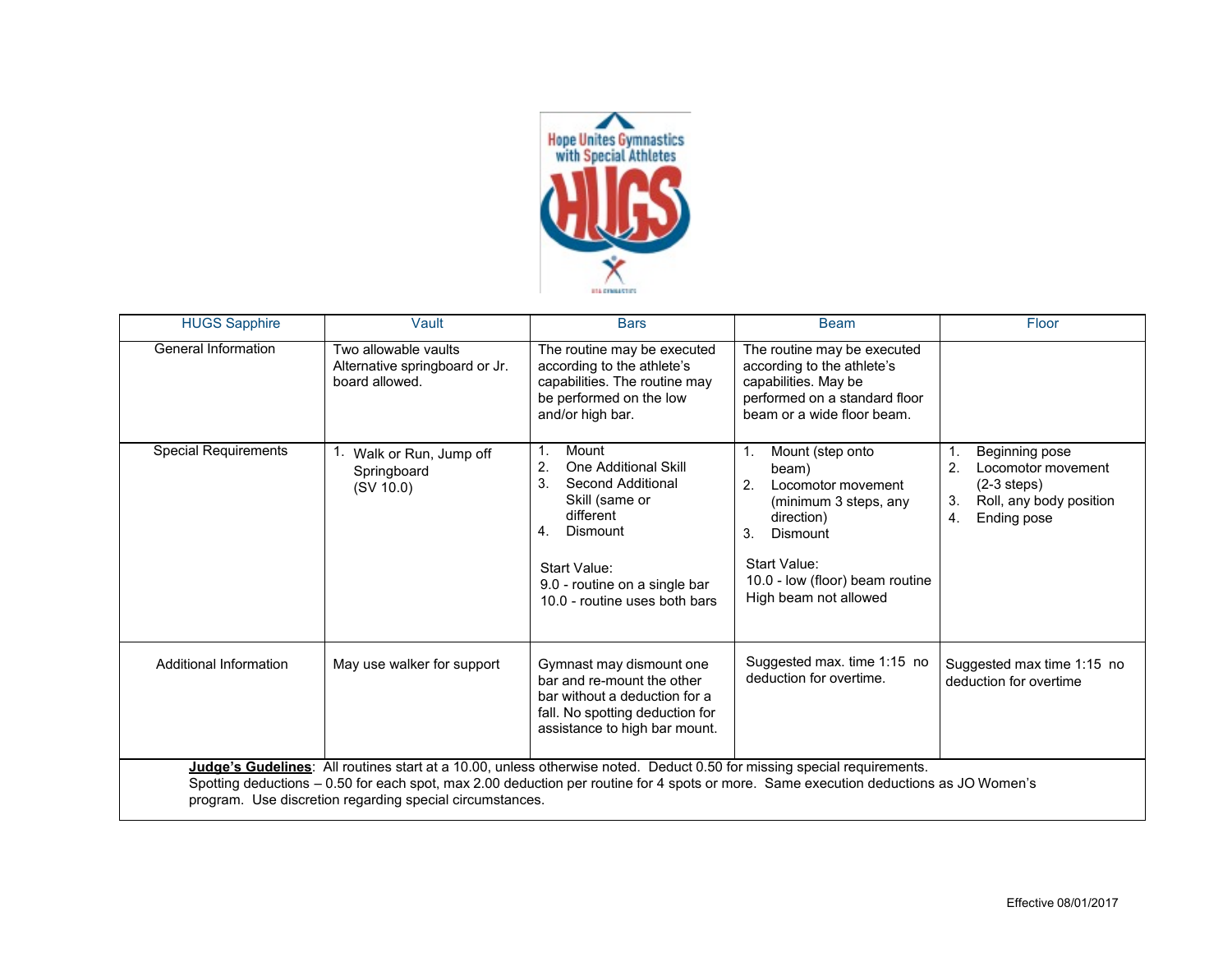

| <b>HUGS Ruby</b>                                                                                                                                                                                                                                                                                                             | Vault                                                                                                                                                                                                                                                                       | <b>Bars</b>                                                                                                                                                                                      | <b>Beam</b>                                                                                                                                                                                                                                                          | Floor                                                                                                                                                                        |
|------------------------------------------------------------------------------------------------------------------------------------------------------------------------------------------------------------------------------------------------------------------------------------------------------------------------------|-----------------------------------------------------------------------------------------------------------------------------------------------------------------------------------------------------------------------------------------------------------------------------|--------------------------------------------------------------------------------------------------------------------------------------------------------------------------------------------------|----------------------------------------------------------------------------------------------------------------------------------------------------------------------------------------------------------------------------------------------------------------------|------------------------------------------------------------------------------------------------------------------------------------------------------------------------------|
| <b>General Information</b>                                                                                                                                                                                                                                                                                                   | Two allowable vaults<br>Alternative springboard or Jr.<br>board allowed. May perform<br>same or different vaults onto<br>mat or table.                                                                                                                                      | The routine may be executed<br>according to the athlete's<br>capabilities. The routine may<br>be performed on the low<br>and/or high bar.                                                        | The routine may be executed<br>according to the athlete's<br>capabilities. May be<br>performed on a standard floor<br>beam or high beam at any<br>setting.                                                                                                           |                                                                                                                                                                              |
| <b>Special Requirements</b>                                                                                                                                                                                                                                                                                                  | Stretch, tuck or straddle<br>jump off springboard to up<br>to an 8" mat surface<br>(SV 9.0)<br>2. Jump onto vault table -<br>stretch, tuck, pike or<br>straddle - jump off<br>(SV 10.0)<br>3. Handstand on vault board<br>to flat back position on<br>landing mat. (SV 9.5) | Mount<br>$\mathbf{1}$ .<br>2.<br>Front support or long<br>hang<br>3.<br>Cast or swing<br><b>Dismount</b><br>4.<br>Start Value:<br>9.0 - routine on a single bar<br>10.0 - routine uses both bars | Min. 45° turn on one or<br>$\mathbf{1}$ .<br>two feet<br>2.<br>Balance element on one<br>foot<br>Jump, Hop, Leap, Skip or<br>3.<br>Marching movement<br>Dismount<br>4.<br>Start Value:<br>9.0 - low (floor) beam routine<br>10.0 - high beam routine (any<br>height) | One acro skill without<br>flight<br>2 <sup>1</sup><br>Balance element on one<br>foot<br>3.<br>Jump, Hop, Leap Skip, or<br>Marching movement<br>Min 45° turn on one foot<br>4 |
| Additional Information                                                                                                                                                                                                                                                                                                       | Both vaults (same or different)<br>need to be performed onto the<br>same vault set-up.                                                                                                                                                                                      | Gymnast may dismount one<br>bar and re-mount the other<br>bar without a deduction for a<br>fall. No spotting deduction for<br>assistance to high bar mount.                                      | Suggested max. time 1:15 no<br>deduction for overtime.                                                                                                                                                                                                               | Suggested max time 1:15 no<br>deduction for overtime<br>All rolls are considered an<br>acro skill.                                                                           |
| Judge's Gudelines: All routines start at a 10.00, unless otherwise noted. Deduct 0.50 for missing special requirements.<br>Spotting deductions - 0.50 for each spot, max 2.00 deduction per routine for 4 spots or more. Same execution deductions as JO Women's<br>program. Use discretion regarding special circumstances. |                                                                                                                                                                                                                                                                             |                                                                                                                                                                                                  |                                                                                                                                                                                                                                                                      |                                                                                                                                                                              |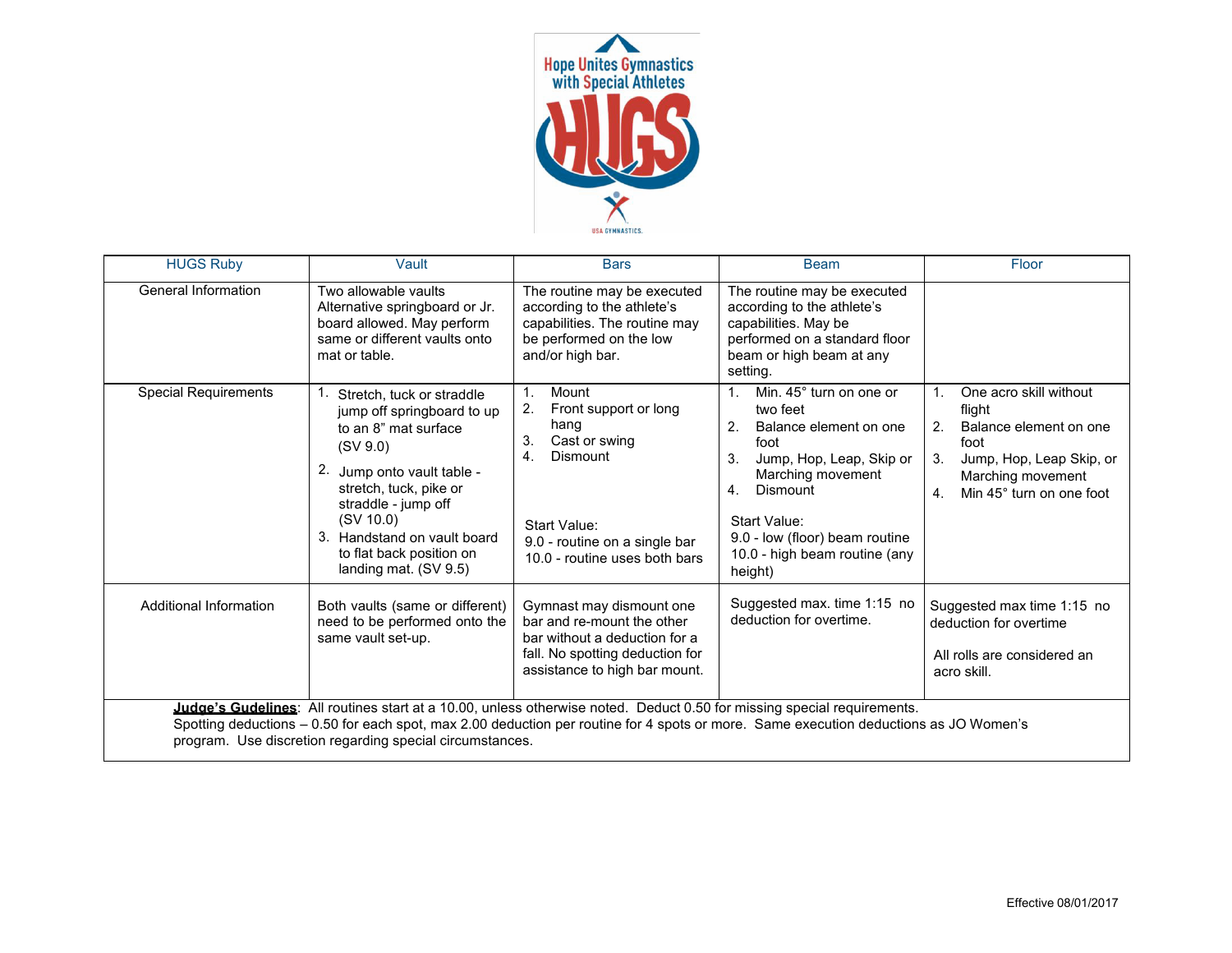

| <b>HUGS Ruby</b>        | Vault                                               | <b>Bars</b>                                                                                                                                                                                                                                                                                                                                                                                                                                                                                                                                                                                                                                                                                                                                                                                                                                                                                                                          | <b>Beam</b>                                                                                                                                                                                                                                                                                                                                                                                                                                                                                                                                                                                                                                                                                                                                                                                                                                                                                                                                                                                                                                                                                                                                                                                                                                                                                                                                      | Floor                                                                                                                                                                                                                                                                                                                                                                                                                                                                                                                                                                                                                                                                                                                                                                                                                                                                                                                                                                                                                                                                                                                                                                                                                                                                                                                                               |
|-------------------------|-----------------------------------------------------|--------------------------------------------------------------------------------------------------------------------------------------------------------------------------------------------------------------------------------------------------------------------------------------------------------------------------------------------------------------------------------------------------------------------------------------------------------------------------------------------------------------------------------------------------------------------------------------------------------------------------------------------------------------------------------------------------------------------------------------------------------------------------------------------------------------------------------------------------------------------------------------------------------------------------------------|--------------------------------------------------------------------------------------------------------------------------------------------------------------------------------------------------------------------------------------------------------------------------------------------------------------------------------------------------------------------------------------------------------------------------------------------------------------------------------------------------------------------------------------------------------------------------------------------------------------------------------------------------------------------------------------------------------------------------------------------------------------------------------------------------------------------------------------------------------------------------------------------------------------------------------------------------------------------------------------------------------------------------------------------------------------------------------------------------------------------------------------------------------------------------------------------------------------------------------------------------------------------------------------------------------------------------------------------------|-----------------------------------------------------------------------------------------------------------------------------------------------------------------------------------------------------------------------------------------------------------------------------------------------------------------------------------------------------------------------------------------------------------------------------------------------------------------------------------------------------------------------------------------------------------------------------------------------------------------------------------------------------------------------------------------------------------------------------------------------------------------------------------------------------------------------------------------------------------------------------------------------------------------------------------------------------------------------------------------------------------------------------------------------------------------------------------------------------------------------------------------------------------------------------------------------------------------------------------------------------------------------------------------------------------------------------------------------------|
| <b>Allowable Skills</b> | See Special<br>Requirements for<br>allowable vaults | Mounts:<br>Reach Up and Grab<br>$\bullet$<br>LB/HB Bar in Overgrip<br>Straight Arm Long Hang<br>$\bullet$<br>Pullover<br>$\bullet$<br>Jump to Front Support<br>$\bullet$<br>Jump to Long Hang<br>Glide Swing to Stand<br>Skills:<br>Tuck/Straddle/Pike<br>$\bullet$<br>position in Long Hang or<br>from Sitting on block (2)<br>seconds)<br>Attempt a Chin Up<br>$\bullet$<br>Two or more hand shifts<br>$\bullet$<br>Casts:<br>Cast, hips leave bar, no<br>$\bullet$<br>angle<br>Circles:<br>Front Hip Circle, tucked or<br>$\bullet$<br>straight legs<br>Back Hip Circle, tucked or<br>$\bullet$<br>straight legs<br>Dismounts:<br>Tap Swing, Counterswing<br>$\bullet$<br><b>Tuck Forward Roll to</b><br>$\bullet$<br>Stand<br>Underswing to Stand<br>٠<br>Lower to Sit<br>Straight Drop to Stand<br>Cast off to Stand<br>Tap Swing 1/2 turn,<br>Underswing to Stand<br>Tap Swing, Counterswing<br>$\bullet$<br>1/2 turn to Stand | Mounts:<br>Step onto Beam<br>$\bullet$<br>Any Mount with Hand Support<br>$\bullet$<br>Steps/Kicks/Jumps:<br><b>Shuffle Steps</b><br>$\bullet$<br>Walking Steps Fwd/ Sidewd/<br>$\bullet$<br><b>Bkwd</b><br>Walk in Releve<br>$\bullet$<br>Arabesque Steps<br>$\bullet$<br>Coupe Steps Fwd/Bkwd<br>$\bullet$<br>Leg Swings Fwd / Bdwd (90°)<br>$\bullet$<br>Passe/Marching Steps Fwd/Bkwd<br>$\bullet$<br>Stretched Jump<br>$\bullet$<br>Cross Split Jump (any angle)<br>$\bullet$<br>Cross Straddle Jump (any angle)<br>$\bullet$<br>Turns:<br>1/4 or 1/2 Pivot Turn<br>$\bullet$<br>1/2 Pivot Turn in Releve<br>$\bullet$<br>1/4 or 1/2 Turn on 1 Foot in Coupe/<br>$\bullet$<br>Passe<br>1/2 Heel Snap Turn<br>$\bullet$<br>Forward or Backward Swing Turn<br>$\bullet$<br>Balance:<br>Balance on 1 foot (1 sec, any free<br>$\bullet$<br>leg position)<br>Scale/Arabesque, min. 45°<br>$\bullet$<br>Coupe/Passe Balance<br>$\bullet$<br>Releve Balance on 1 or 2 feet<br>$\bullet$<br>Lever Balance<br>$\bullet$<br>Acro Skills:<br>Partial Handstand (no<br>$\bullet$<br>requirement to join legs, lead leg<br>a min. of 45° from vertical)<br>Lever to touch beam<br>$\bullet$<br>Dismounts:<br>Any Jump From Feet<br>$\bullet$<br>Cartwheel (or any entrance) to<br>$\bullet$<br>partial handstand, 45° from<br>vertical, no hold required | Leaps/Jumps/Hops:<br>Stretched Jump<br>$\bullet$<br>Stretched Jump 1/2 or 3/4<br>Step Hop in Passe, Fwd/Bkwd<br>$\bullet$<br>Stride Leap, min. 90°<br>Split Jump, min. 90°<br>$\bullet$<br>Side Leap, min. 60°<br>Straddle Jump, min. 60°<br>Leg Swing Hop, free leg above 45°<br>Turns:<br>1/4 or 1/2 Pivot Turn<br>$\bullet$<br>1/2 Pivot Turn in Releve<br>$\bullet$<br>$\frac{1}{4}$ , $\frac{1}{2}$ or $\frac{3}{4}$ Turn on 1 Foot in Coupe/<br>$\bullet$<br>Passe<br>Forward or Backward Swing Turn<br>$\bullet$<br>Acro Skills:<br>Log Rolls<br>$\bullet$<br>Forward / Backward Roll<br>$\bullet$<br><b>Back Rock</b><br>$\bullet$<br>Candlestick<br>$\bullet$<br>Partial Handstand, min. 45°, legs<br>together, stag or split<br>3⁄4 Handstand<br>$\bullet$<br>Handstand to Vertical<br>$\bullet$<br>Cartwheel (vertical not required)<br>Headstand in any position<br>Bridge, Kickover<br>$\bullet$<br>Round-Off<br>$\bullet$<br>Balance:<br>Balance on 1 foot (1 sec, any leg position)<br>$\bullet$<br>Scale/Arabesque, min. 45°<br>$\bullet$<br>Coupe/Passe Balance<br>$\bullet$<br>Steps/Kicks/Jumps:<br>Walking Steps Fwd/ Sidewd/ Bkwd<br>Steps in Releve<br>$\bullet$<br>Arabesque Steps<br>$\bullet$<br>Coupe Steps Fwd/Bkwd<br>Passe/Marching Steps Fwd/Bkwd<br>$\bullet$<br>Leg Swings Fwd / Bdwd (45°)<br>Effective 08/01/2017 |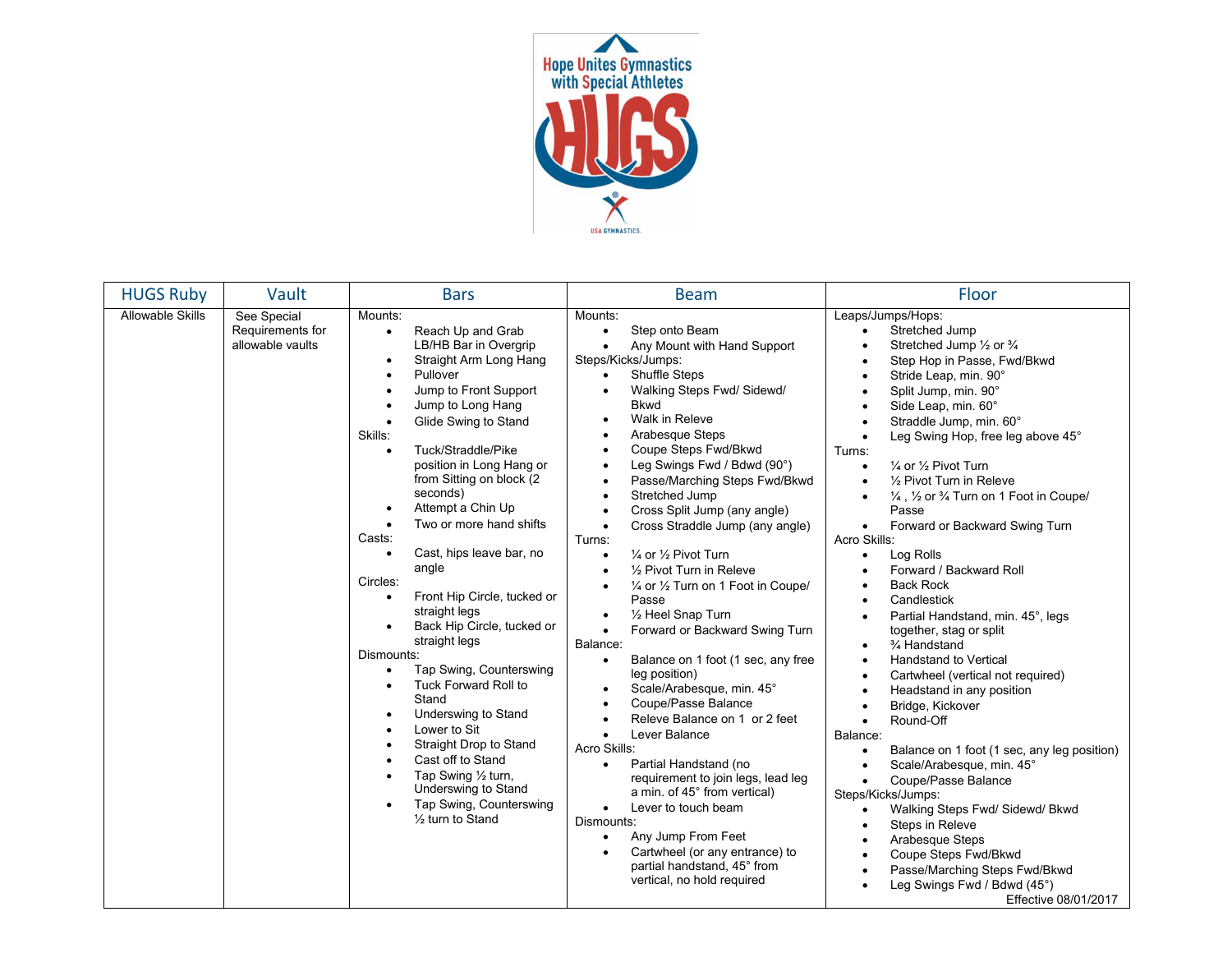

| <b>HUGS Ruby</b>             | Vault                                                                                                                                                                                                       | <b>Bars</b>                                                                                                                                                                        | <b>Beam</b>                                                                                                                                                                                             | Floor                                                                                                                                                                                              |
|------------------------------|-------------------------------------------------------------------------------------------------------------------------------------------------------------------------------------------------------------|------------------------------------------------------------------------------------------------------------------------------------------------------------------------------------|---------------------------------------------------------------------------------------------------------------------------------------------------------------------------------------------------------|----------------------------------------------------------------------------------------------------------------------------------------------------------------------------------------------------|
| Matting                      | Vault Option #3:<br>1.<br>Minimum matting height<br>is 24"<br>Vault Option #1:<br>2.<br>Landing mat may be a 2,<br>4 or 8" mat.                                                                             | Athletes may sit on a<br>1.<br>Large Spotting Block<br>throughout their routine<br>without penalty.<br>Spotting block may be<br>2.<br>placed on landing mat<br>plus up to 28" mats | Board, mount trainer,<br>panel mat, spotting block<br>may be used to mount the<br>high beam.                                                                                                            |                                                                                                                                                                                                    |
| <b>Special Circumstances</b> | Shoes may be worn, if<br>medically required<br>Vault Option #2: two<br>2.<br>(2) steps allowed on<br>vault table<br>3.<br>Flesh colored<br>leggings/tights without<br>feet may be worn under<br>the leotard | 1.<br>Athletes may sit on a<br>Large Spotting Block<br>throughout their routine<br>without penalty<br>Flesh colored<br>2.<br>leggings/tights may be<br>worn under the leotard      | Athletes may use the<br>floor beam<br>2. Flesh colored leggings/<br>tights without feet may be<br>worn under the leotard<br>3. Tennis shoes may be<br>worn on the floor beam, if<br>medically required. | Flesh colored leggings/<br>1.<br>tights without feet may<br>be worn under the<br>leotard                                                                                                           |
| Specific Judge's Guidelines  | Vault Option #2 & 3:<br>Evaluate the following<br>components:<br>Run<br>Hurdle<br>Vault Quality<br>Landing                                                                                                  |                                                                                                                                                                                    |                                                                                                                                                                                                         | Elements do not require a<br>1.<br>hold unless specifically<br>noted in the Allowable<br>Skills list.<br>$\overline{2}$<br>Short exercise deduction<br>applies to routines less<br>than 30 seconds |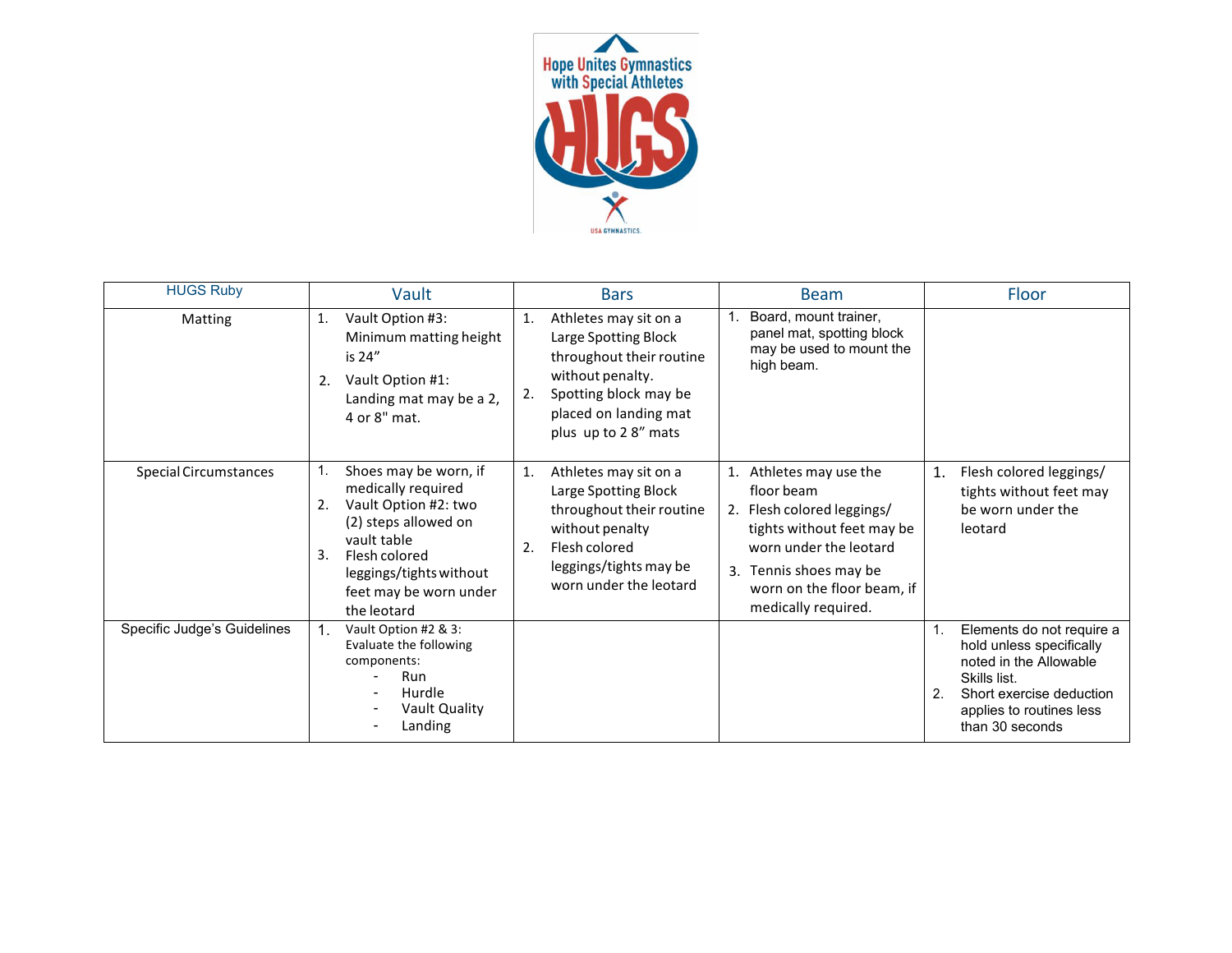

| <b>HUGS Ruby</b>                  | Vault                                                                                                                                                                                                                                                                                                                                                                                                                                | <b>Bars</b>                                                                                                                                                                                                                                                                                                                                                                                                                                                                                                                                                                                                                     | <b>Beam</b>                                                                                                                                                                                                                                                                                                                                                                                                                                                                                                                                                                                    | Floor                                                                                                                                                                                                                                                                                                                                                                                                                                                                                    |
|-----------------------------------|--------------------------------------------------------------------------------------------------------------------------------------------------------------------------------------------------------------------------------------------------------------------------------------------------------------------------------------------------------------------------------------------------------------------------------------|---------------------------------------------------------------------------------------------------------------------------------------------------------------------------------------------------------------------------------------------------------------------------------------------------------------------------------------------------------------------------------------------------------------------------------------------------------------------------------------------------------------------------------------------------------------------------------------------------------------------------------|------------------------------------------------------------------------------------------------------------------------------------------------------------------------------------------------------------------------------------------------------------------------------------------------------------------------------------------------------------------------------------------------------------------------------------------------------------------------------------------------------------------------------------------------------------------------------------------------|------------------------------------------------------------------------------------------------------------------------------------------------------------------------------------------------------------------------------------------------------------------------------------------------------------------------------------------------------------------------------------------------------------------------------------------------------------------------------------------|
| Apparatus Specific<br>Information | Two allowable vaults in<br>Ruby Division.<br>2.<br>Alternative springboard<br>apparatus and<br>manufactured "Jr." vault<br>board allowed.<br>Gymnast may perform<br>3.<br>same vault twice or one<br>of each vault<br>Performance of<br>4.<br>unallowable vault results<br>in event score of "0"<br>(VOID).<br>Spotting deductions apply<br>5.<br>to all phases of Ruby<br>Division 1 & 2 Vaults,<br>max spotting deductions<br>2.00 | Choice of skill may be<br>1.<br>selected from the list of<br>allowable skills, JO<br>Women's Program<br>Compulsory Levels 1 & 2<br>or Optional Program "A"<br>skills, or the XCEL Bronze<br>and Silver approved skills<br>No "B" or higher value<br>2.<br>part skills are allowed<br>3.<br>No salto dismounts are<br>allowed<br>4.<br>To receive credit for a<br>Cast, hips must leave the<br>bar<br>5.<br>No angle requirement for<br>Casts, Tap Swing /<br>Counterswings or any<br>other allowable skill<br>6.<br>No extra swing<br>deductions will apply<br>Execution/amplitude<br>7.<br>deductions apply to all<br>elements | Choice of skill may be<br>1.<br>selected from the list of<br>allowable skills, JO<br>Women's Program<br>Compulsory Levels 1 & 2<br>or Optional Program "A"<br>skills, or the XCEL Bronze<br>and Silver approved skills<br>No "B" or higher value<br>2.<br>part skills are allowed<br>No salto/aerial<br>3.<br>dismounts are allowed<br>Falls: Apply .50 if both<br>4.<br>feet leave the beam prior<br>to the dismount. Apply<br>.30 supplementary<br>support if only one foot<br>leaves the beam prior to<br>the dismount.<br>Execution/amplitude<br>5.<br>deductions apply to all<br>elements | Choice of skill may be<br>1.<br>selected from the list of<br>allowable skills, JO<br>Women's Program<br>Compulsory Levels 1 & 2<br>or Optional Program "A"<br>skills, or the XCEL Bronze<br>and Silver approved skills<br>No "B" or higher value<br>2.<br>part skills are allowed<br>No salto/aerials/acro<br>3.<br>elements with flight are<br>allowed<br>Execution/amplitude<br>4.<br>deductions apply to all<br>elements<br>Short exercise less than<br>5.<br>30 seconds, deduct 2.00 |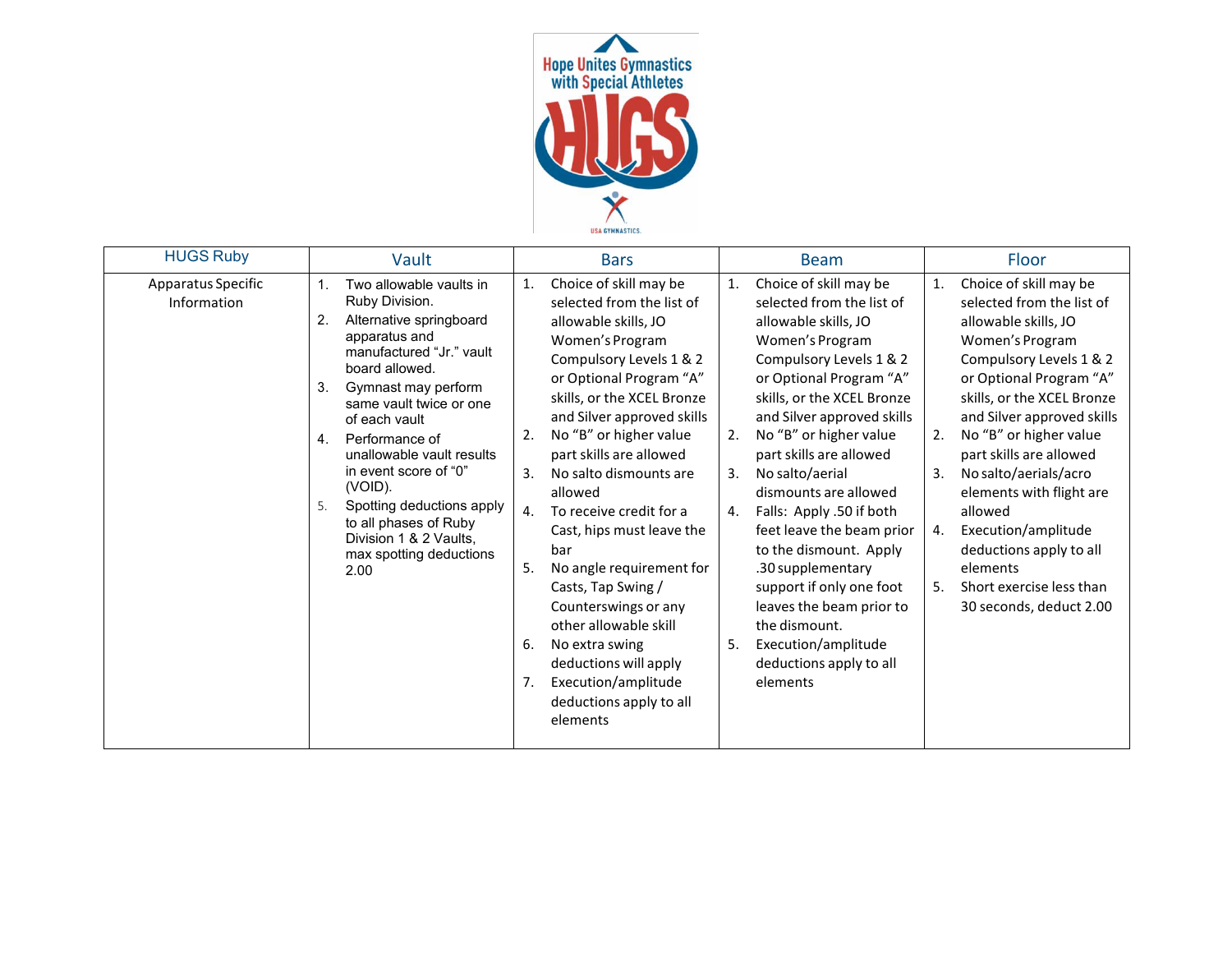

| <b>HUGS Emerald</b>         | Vault                                                                                                                                                                                                                      | <b>Bars</b>                                                                                                                                                                                                                                                    | <b>Beam</b>                                                                                                                                                                                                                             | Floor                                                                                                                                                                                                                                |
|-----------------------------|----------------------------------------------------------------------------------------------------------------------------------------------------------------------------------------------------------------------------|----------------------------------------------------------------------------------------------------------------------------------------------------------------------------------------------------------------------------------------------------------------|-----------------------------------------------------------------------------------------------------------------------------------------------------------------------------------------------------------------------------------------|--------------------------------------------------------------------------------------------------------------------------------------------------------------------------------------------------------------------------------------|
| General Information         | Two allowable vaults<br>Alternative springboard or Jr.<br>board allowed. May perform<br>same or different vaults onto<br>mat or table.                                                                                     | The routine may be executed<br>according to the athlete's<br>capabilities. The routine may<br>be performed on the low<br>and/or high bar.                                                                                                                      | The routine may be executed<br>according to the athlete's<br>capabilities. Must be<br>performed on a high beam at<br>any setting.                                                                                                       |                                                                                                                                                                                                                                      |
| <b>Special Requirements</b> | Handstand on stacked<br>1.<br>mats to flat back<br>position (SV 9.0)<br>Handspring on vault table<br>2.<br>to flat back position on<br>stacked mats (SV 9.5)<br>Handspring<br>3.<br>Handspring on, $\frac{1}{2}$ off<br>4. | Mount<br>$\mathbf{2}$<br>Cast<br>3.<br><b>Circling Element</b><br>Dismount<br>4.<br>Start Value:<br>9.0 - routine on a single bar<br>9.5 - low bar routine, dismount,<br>remount high bar, resume routine<br>10.0 - routine moves between<br>high and low bars | Min. 90° turn on one foot<br>Scale balance, min. 45°<br>2.<br>Jump or Leap *<br>3.<br><b>Dismount</b><br>4.<br>Start Value:<br>9.0 routine on beam set lower<br>than $100cm$ .<br>10.0 - routine on beam set<br>between 100cm & 125 cm. | Min. 2 directly connected<br>acro skills with or without<br>flight<br>One acro element with<br>2.<br>flight.<br>3.<br>Dance passage, min 2<br>elements, one a leap with<br>a 90° cross or side split<br>360° turn on one foot.<br>4. |
| Additional Information      | Both vaults (same or different)<br>need to be performed onto the<br>same vault set-up.                                                                                                                                     | Gymnast may dismount one<br>bar and re-mount the other<br>bar without a deduction for a<br>fall. No spotting deduction for<br>assistance to high bar mount.                                                                                                    | Suggested max. time 1:15 no<br>deduction for overtime.<br>* A min. 90° angle is<br>required for all Jumps/Leaps<br>with a degree of split component                                                                                     | Suggested max time 1:30<br>no deduction for overtime<br>All rolls are considered an acro<br>skill.                                                                                                                                   |

**Judge's Gudelines**: All routines start at a 10.00, unless otherwise noted. Deduct 0.50 for missing special requirements.

Spotting deductions – 0.50 for each spot, max 2.00 deduction per routine for 4 spots or more. Allowable skills include all skills listed in the JO Women's Compulsory or Optional Code of Points. Same execution deductions as JO Women's program. Use discretion regarding special circumstances.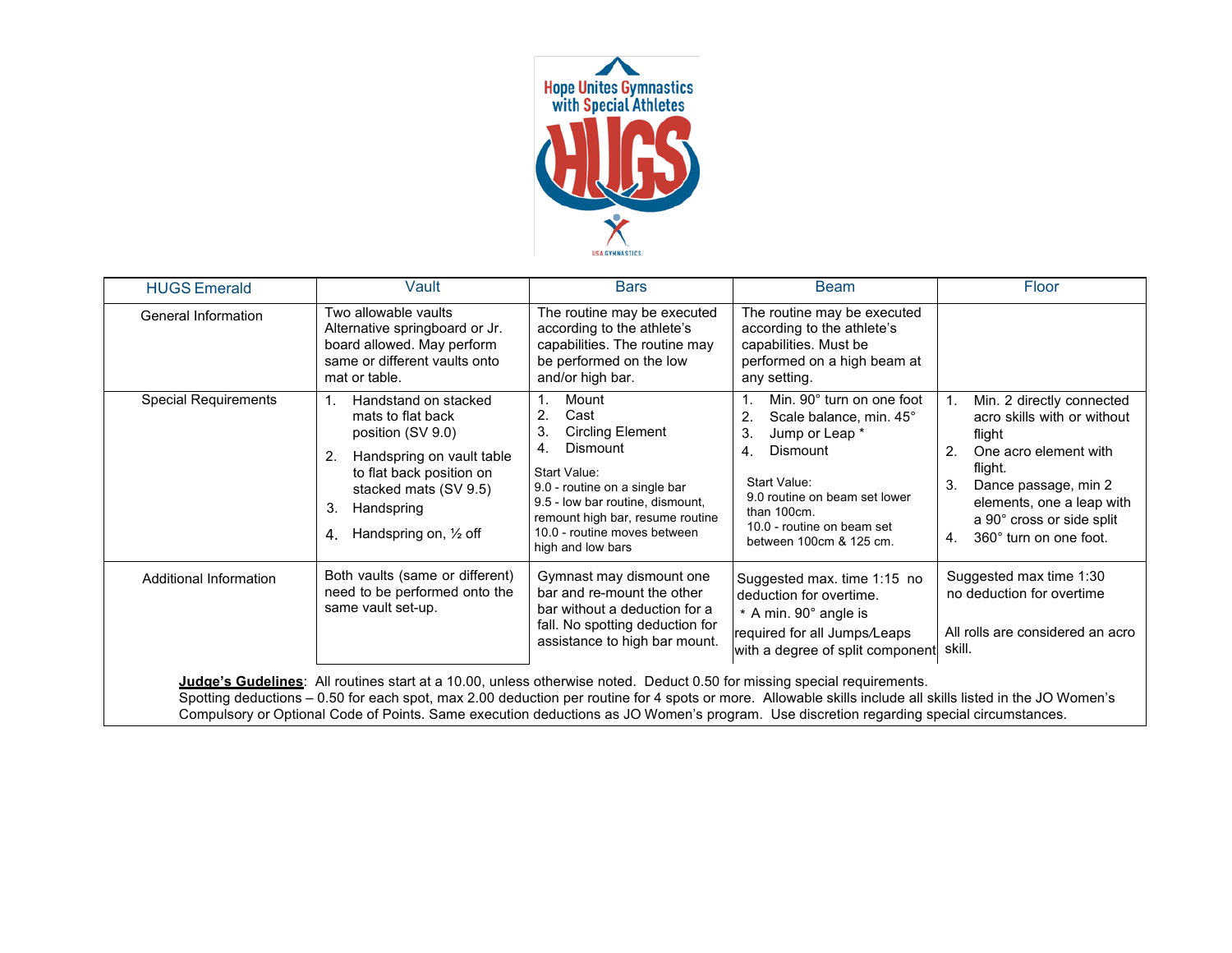